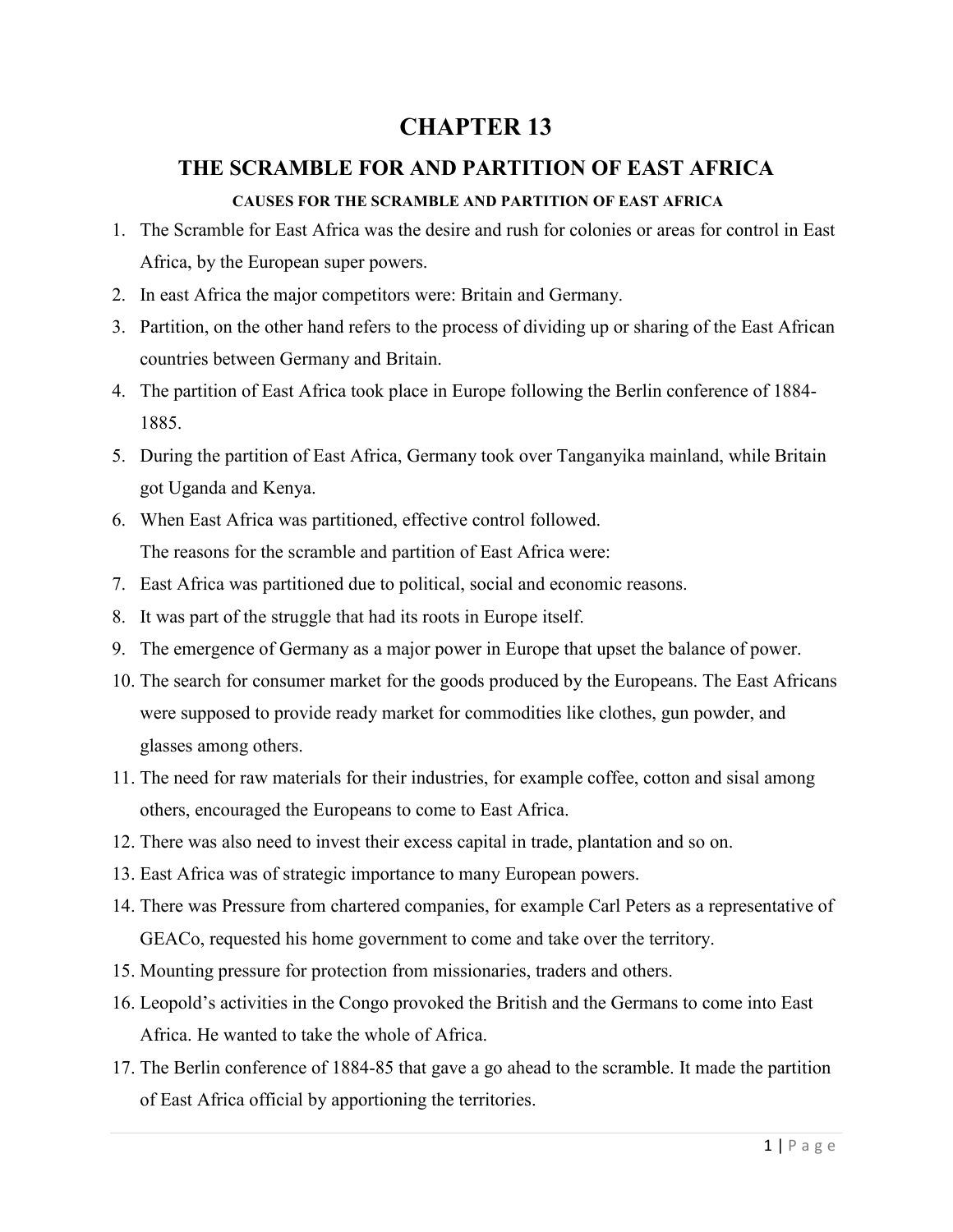- 18. There was also the desire to spread western cultures.
- 19. Some European powers had lost territories to the most powerful countries in Europe, so they moved to East Africa to get colonies to console themselves.
- 20. The need to spread Christianity among the East African people was another reason for the scramble and partition.
- 21. There was also Need to settle the surplus population into East Africa.
- 22. The growth of nationalism in Europe. It became prestigious for a country in Europe to have colonies outside, because the more colonies a country had, the more powerful she was regarded to be.
- 23. There was also the desire to abolish slave trade from East Africa.
- 24. They claimed to have come to "Civilise the East Africans", whom they claimed to be "backward and barbaric".
- 25. Others simply came to carry out exploration and adventure.
- 26. Yet others had received good reports from the earlier explorers about the East African economic potentials. This attracted them.
- 27. The Discovery of minerals in some parts of South Africa made Europeans to believe that also East Africa had minerals, hence need to control.

# **THE ANGLO-GERMAN CONFLICTS (1885-1890) CAUSES OF THE CONFLICTS**

- 1. Between the two trading companies, the British East African Association (BEAA) and German East Africa Association (GEAA), serious conflicts arose. The reasons were:
- 2. The issue was about the strip of land of about 300 miles from the East African coast.
- 3. German East Africa Association (GEAA) took over the area yet British East African Association (BEAA) had made an agreement with Bargash, the sultan to trade inland.
- 4. The conflict was out of fear from the Germans that Britain would combine with the British South African company and push her out of Tanganyika.
- 5. Britain on the other hand feared that the German government would unite with German East Africa Association (GEAA) in Uganda and push her out of Kenya.
- 6. Britain and Germany were competing to control Uganda between 1886 and 1890.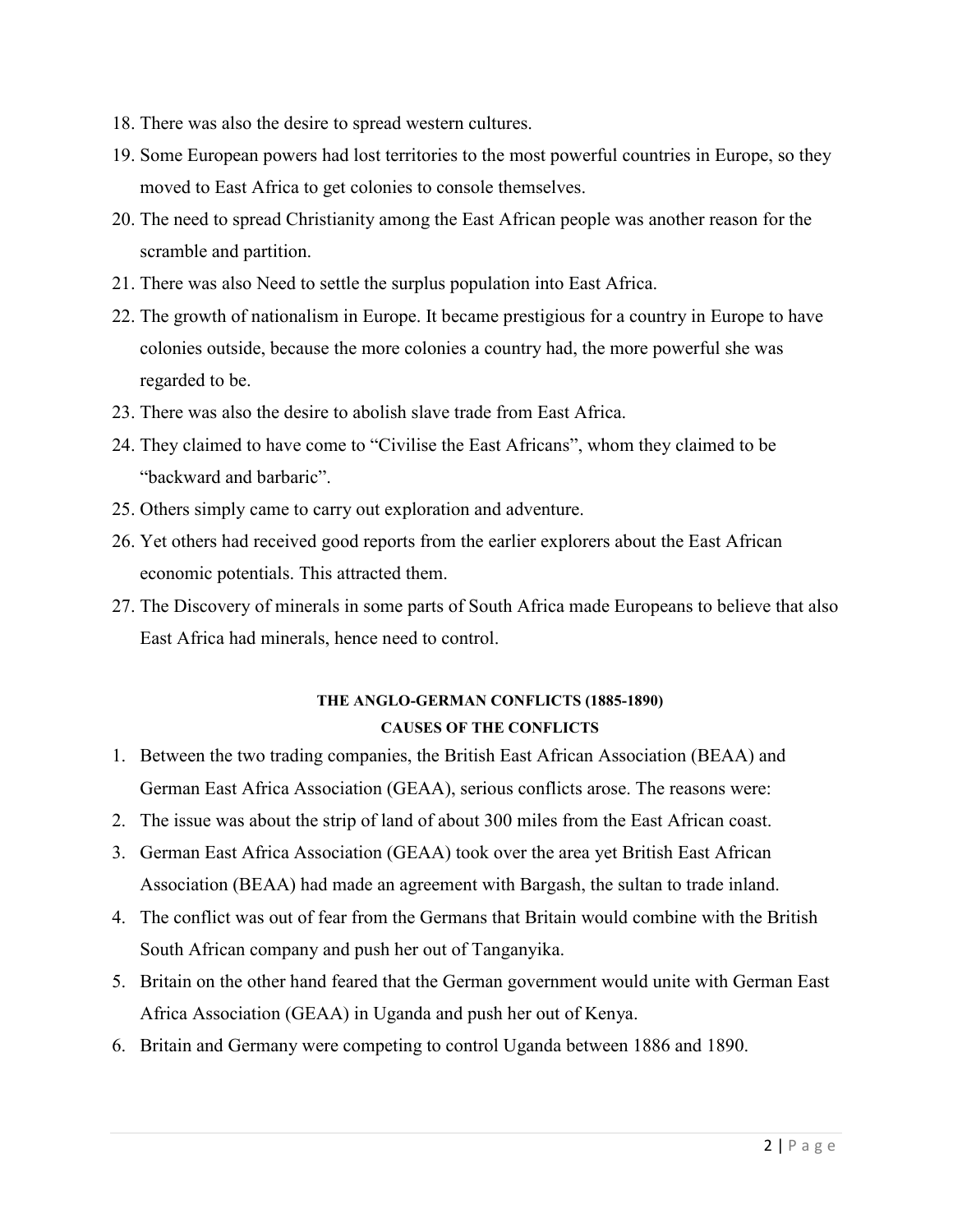- 7. The conflicts became worse when in 1890 Carl Peters the leader of German East African Company signed a treaty of friendship with Kabaka Mwanga of Buganda. This did not put Britain at rest.
- 8. There was an attempt by Fredrick Jackson to sign a treaty of friendship also with Mwanga but he refused. This worsened the situation.
- 9. The conflict also aroused out of the rumour that the German commissioner was going to visit Buganda. Britain became very sensitive to the move.
- 10. The failure of the first Anglo-German treaty increased the conflicts between the Britain and the Germans in East Africa.
- 11. The conflicts also increased when Emin Pasha, the British governor of the Egyptian Equatorial province was blocked by the Madhi. Britain knew there would be a problem. However Stanley rescued Emin Pasha.
- 12. The rivalry was also as a result of the presence of the missionaries in Buganda in the 1880s. They wanted protection from their respective home government.
- 13. East African was also strategically located, for example it was near the coast, Indian Ocean, Mediterranean Sea through the Nile River and near Far East. This attracted conflicts for control.
- 14. The colonial power wanted to acquire as many territories as possible because of political and military prestige attached to it.
- 15. There was the influence of the white settlers in Kenya and Tanganyika who pressurized their home government to extend areas of control.
- 16. Germany became interested in acquiring as many colonies as possible since she had just united in 1871.
- 17. The industrial revolution also increased demand for raw materials, markets and investment areas.
- 18. The discovery of minerals in south Africa made the whites to think that minerals were everywhere in Africa hence conflicts for East Africa

### **HOW THE ANGLO-GERMAN CONFLICTS WERE SOLVED**

1. There were negotiations between the Germans and British. This ended in the signing of the Anglo-German agreement of 1886 and 1890.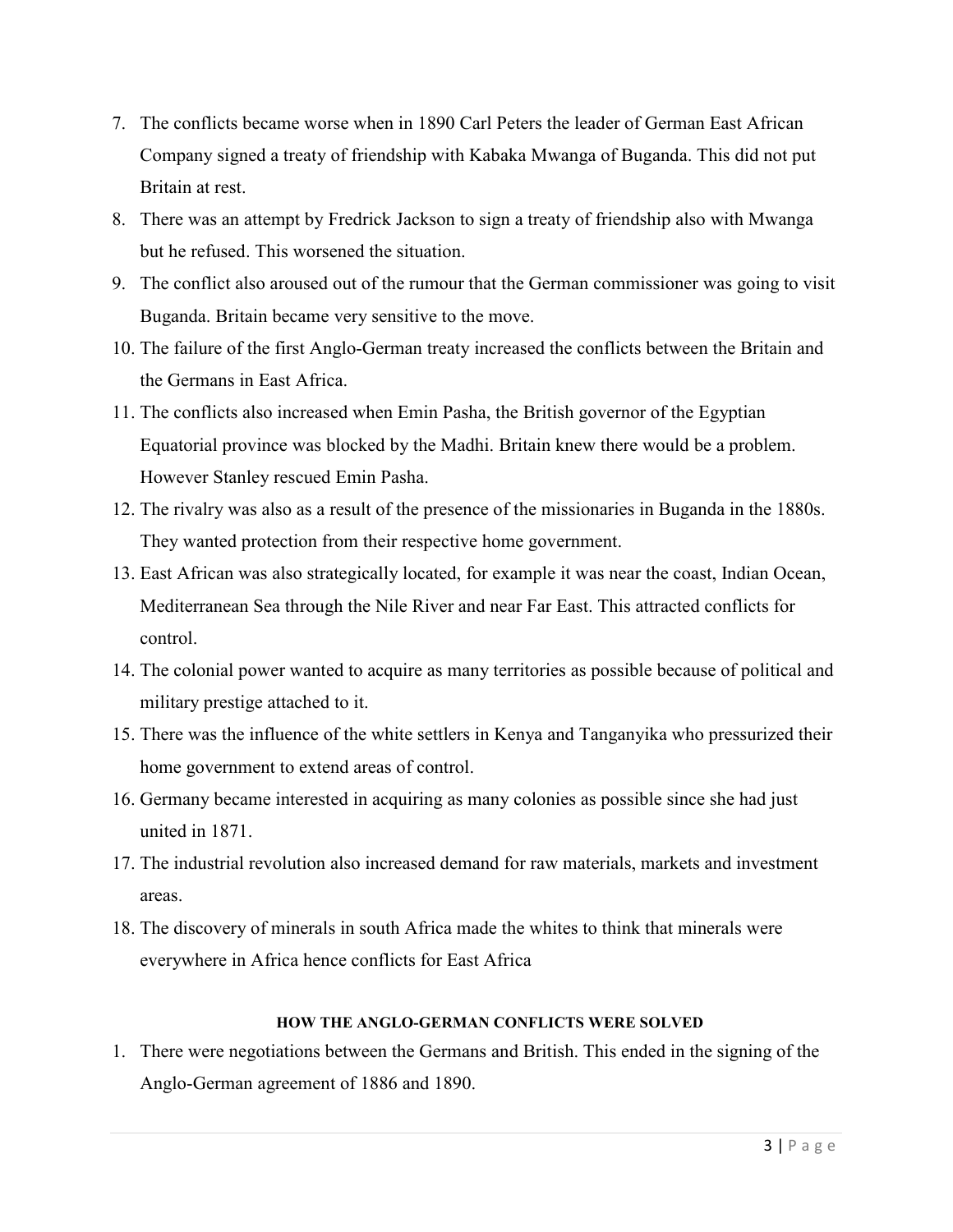- 2. The 1886 Anglo-German agreement limited the sultan's sphere of influence to only a 10 mile coastal strip.
- 3. The sultan was also to have dominion over towns like Brava, Kismayu and Merca.
- 4. The Germans were to control the areas, ten miles coastal strip from river Ruvuma on the Tanganyika border with Malawi to River Umba on the slopes of Mount Kilimanjaro.
- 5. The British would control areas North of River Umba into Kenya.
- 6. It must be clearly understood that the 1886 Anglo-German agreement did not clearly handle Uganda's issue. This led to another conflict.
- 7. It was the 1890 agreement or Heligoland treaty that resolved the issue. By this treaty Uganda went to Britain while Germany Heligoland.
- 8. Zanzibar, Pemba and Mafia were to be under the British control as per the agreement of 1890.
- 9. Uganda was declared the British protectorate.
- 10. The Uganda-Tanganyika boreder was extended westwards to Congo border.
- 11. The Anglo-German conflicts were practically solved by the 1890 agreement.
- 12. The colonial masters later effectively controlled their respective areas and the conflict ended.

## **PROBLEMS THAT THE EUROPEANS FACED DURING THE SCRAMBLE AND PARTITION OF EAST AFRICA**

- 1. There was inadequate manpower.
- 2. Hostile leaders, for example Mwanga
- 3. Shortage of funds to purchase the necessary items for their survival in East Africa.
- 4. Lack of effective administrators
- 5. Rivalry among the European colonialists in some areas.
- 6. Hostile tribes, for example Nandi, Hehe and other.
- 7. Lack of trusted agents, for example Semei Kakungulu was more of an opportunist than an administrator.
- 8. Language barrier amongst the Africans and the Europeans.
- 9. Diseases like malaria and small pox were very big threats to the Europeans in East Africa.
- 10. Thick forests were not easy to penetrate.
- 11. Lack of geographical knowledge to increase the scramble.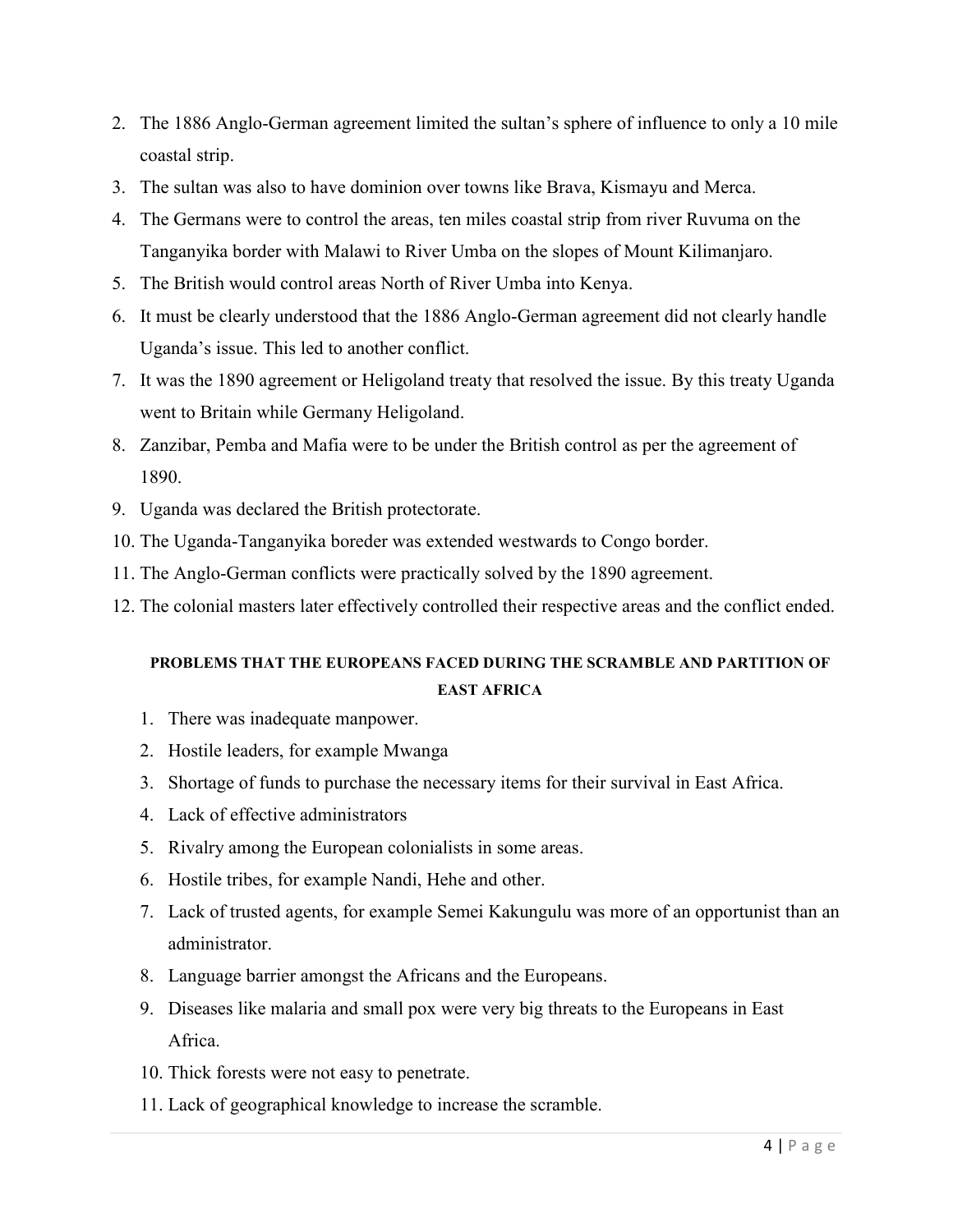- 12. Poor climatic conditions. They were not used to the East African climatic conditions.
- 13. Shortage of supplies like medicine and personal effects.
- 14. Distance between East Africa and their home governments was too big; this delayed their supplies and also made them homesick.
- 15. Influence of Islam, say at the coast of East Africa led to resistance.
- 16. Traditona1 cultures were too strong in some East African communities. Example among the Nandi hence resistance occurred.

**Note that** these problems were similar to those of Christian missionaries and even to those of chartered companies.

#### **HOW THE EUROPEAN POWERS ACQUIRED COLONIES IN EAST AFRICA.**

East Africa was colonized through the following ways.

- 1. Through treaty signing, for example the Buganda agreement of 1900.
- 2. Through use of explorers like Stanley who convinced the African leaders to accept the Christian missionaries to come, yet missionaries were agents of colonialism.
- 3. Through the missionaries who softened the hearts of Africans.
- 4. Through diplomacy, for example, among the Chagga.
- 5. They also used threats, intimidation and demonstration of military might or power.
- 6. Through use of chartered companies like IBEACO and GEACO.
- 7. Use of force and militarism, as the case was with Kabalega of Bunyoro kingdom.
- 8. Through use of collaborators like Semei Kakungulu and sir Apollo Kaggwa.
- 9. Through use of soldiers like Fredrick Lugard.
- 10. Through ruthless measures, for example the coastal towns were bombarded until they submitted.
- 11. They used divide and rule, for example Baganda against the Banyoro.
- 12. They used the system of indirect rule, where the East Africans were used to administer fellow East Africans.
- 13. Through developing transport and telecommunication networks.
- 14. By introducing taxes in East Africa to make the colonies self-reliant.
- 15. Through establishing military garrisons, for example Fort Portal, built by Gerald Portal.
- 16. Used missionaries to "Sugar Coat" the bitterness of colonial rule.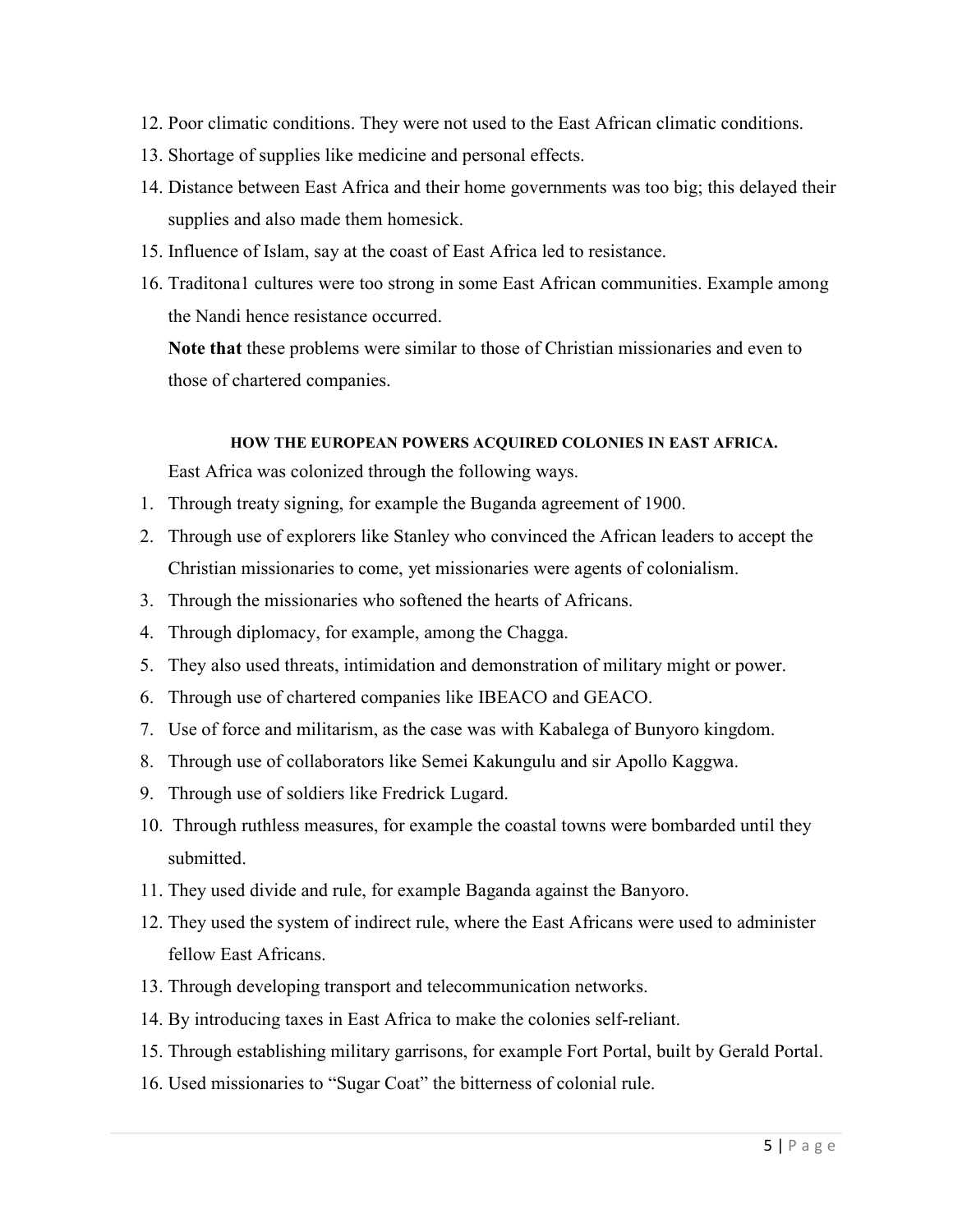- 17. In Kenya, they used the white settlers who had settled in Kenya highlands to administer Kenya.
- 18. They used chartered companies to carry out preliminary administration.
- 19. Through finances from home governments.
- 20. Through using gifts like cloth and food that softened the hearts and minds of East Africans.
- 21. Through explorers who told them the wealth, the strength and weaknesses of East African societies.
- 22. The Berlin Conference of 1884-1885 laid down guidelines on how East Africa was to be partitioned. It was done first on paper and confirmed through a meeting.
- 23. By setting up their Headquarters like Kampala, Nairobi, and Dar-es-Salaam to maintain law and order.

#### **THE PROCESS OF THE PARTITION OF EAST AFRICA**

- 1. The Scramble for East Africa was the desire and rush for colonies or areas for control in East Africa, by the European super powers.
- **2.** Partition, on the other hand refers to the process of dividing up or sharing of the East African countries between Germany and Britain.
- 3. The partition of East Africa took place in Europe following the Berlin conference of 1884- 1885.
- 4. The partition of East Africa was legalized by the Berlin act of 1885 which clearly legalized Britain and Germany to extend the sphere of influence to East Africa.
- 5. The process was to be gradual, diplomatic and peaceful in nature.
- 6. In 1885, Carl Peters of Germany took over Usagara, Ulunguru, UKami and Uzugua in Tanganyika through treaty signing.
- 7. Carl Peters later took Witu in Kenya and part of Kilimanjaro district, this annoyed the Britain.
- 8. In 1886, conflicts broke out between Germany, Britain and the Sultan of Zanzibar.
- 9. This led to the signing of Anglo-German agreement of 1886 which made the Sultan's strip of land which extended from 'Cape Delgado to River Tana, Brava and the interior to be divided.
- 10. The Western area was resolved, hence a competition between the British and the Germans.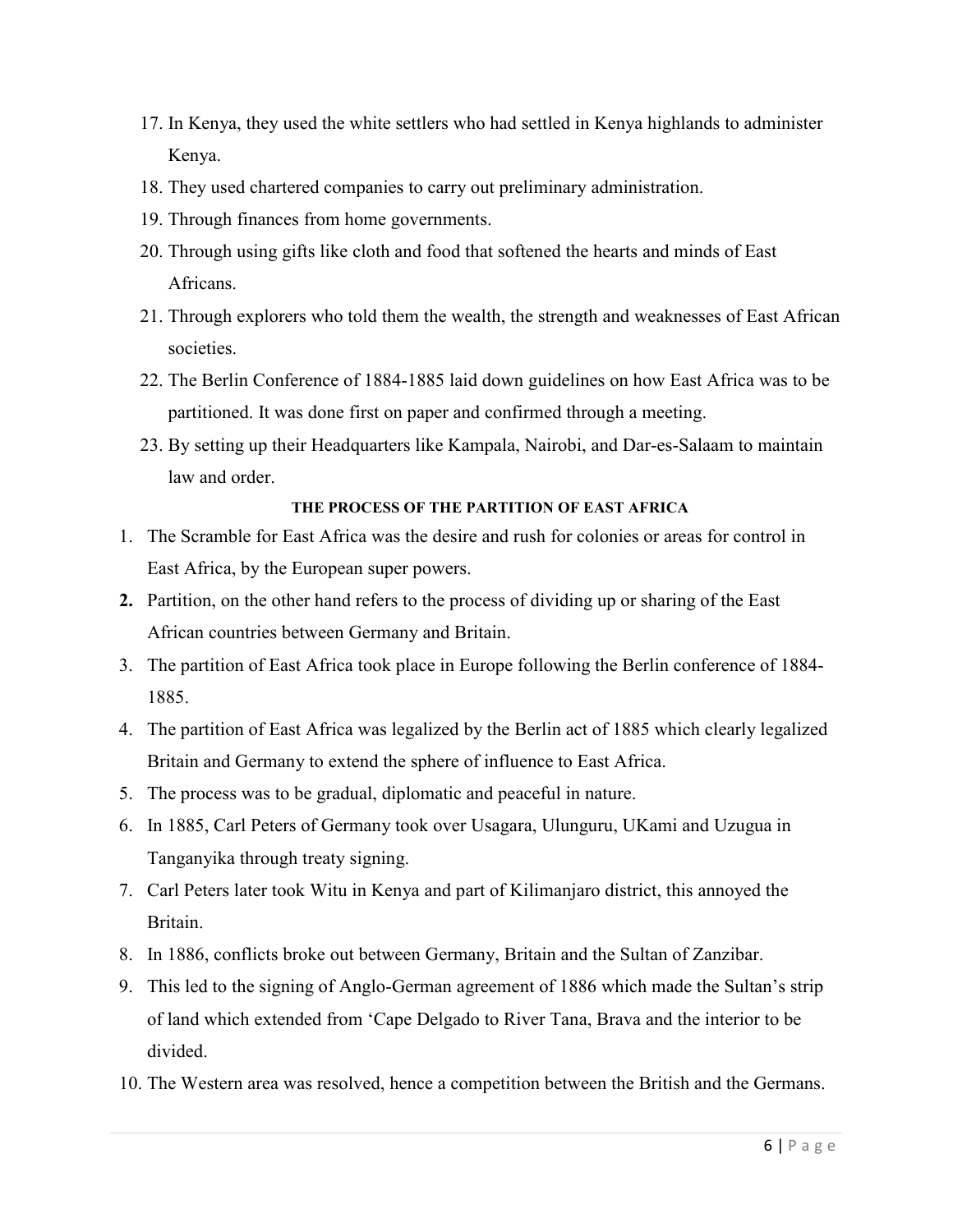- 11. In 1890, Carl Peters, a German signed a treaty with Mwanga yet Britain had been given a Charter by the Berlin Conference in 1885 to operate there.
- 12. The events in Europe led to the signing of the second Anglo-German treaty, that is to say the Heligoland treaty that portioned East Africa.
- 13. During the partition of East Africa, Germany took over Tanganyika mainland.
- 14. While Britain got Uganda and Kenya.
- 15. Britain also took over Zanzibar, Pemba and Witu.
- 16. Germany took over Heligoland Island, that is to say the area towards North Sea.
- 17. Uganda was declared the British Protectorate in 1894.
- 18. Kenya became a British colony in 1895.
- 19. By 1900, Tanganyika was fully under the German control.

#### **EFFECTS OF COLONIAL RULE IN EAST AFRICA**

- 1. The effects were both positive and negative.
- 2. Effects were political, economic and social.
- 3. Loss of independence to East African people
- 4. The East African people lost their fertile land
- 5. It resulted into forced labour, for example in Tanzania.
- 6. Over taxation of the East African people that made them very poor.
- 7. Increased Europeans into East Africa.
- 8. African cultures were undermined.
- 9. East African chiefs and kings lost their powers, for example the Kabaka of Buganda.
- 10. East African people were divided up, for example the Southern and central Ugandans against the Northern Uganda.
- 11. They led to the spread of Christianity among the East African people.
- 12. They checked the spread of Islam in some areas.
- 13. The East Africans learnt the white man's technology.
- 14. Schools were constructed
- 15. Hospitals were also constructed.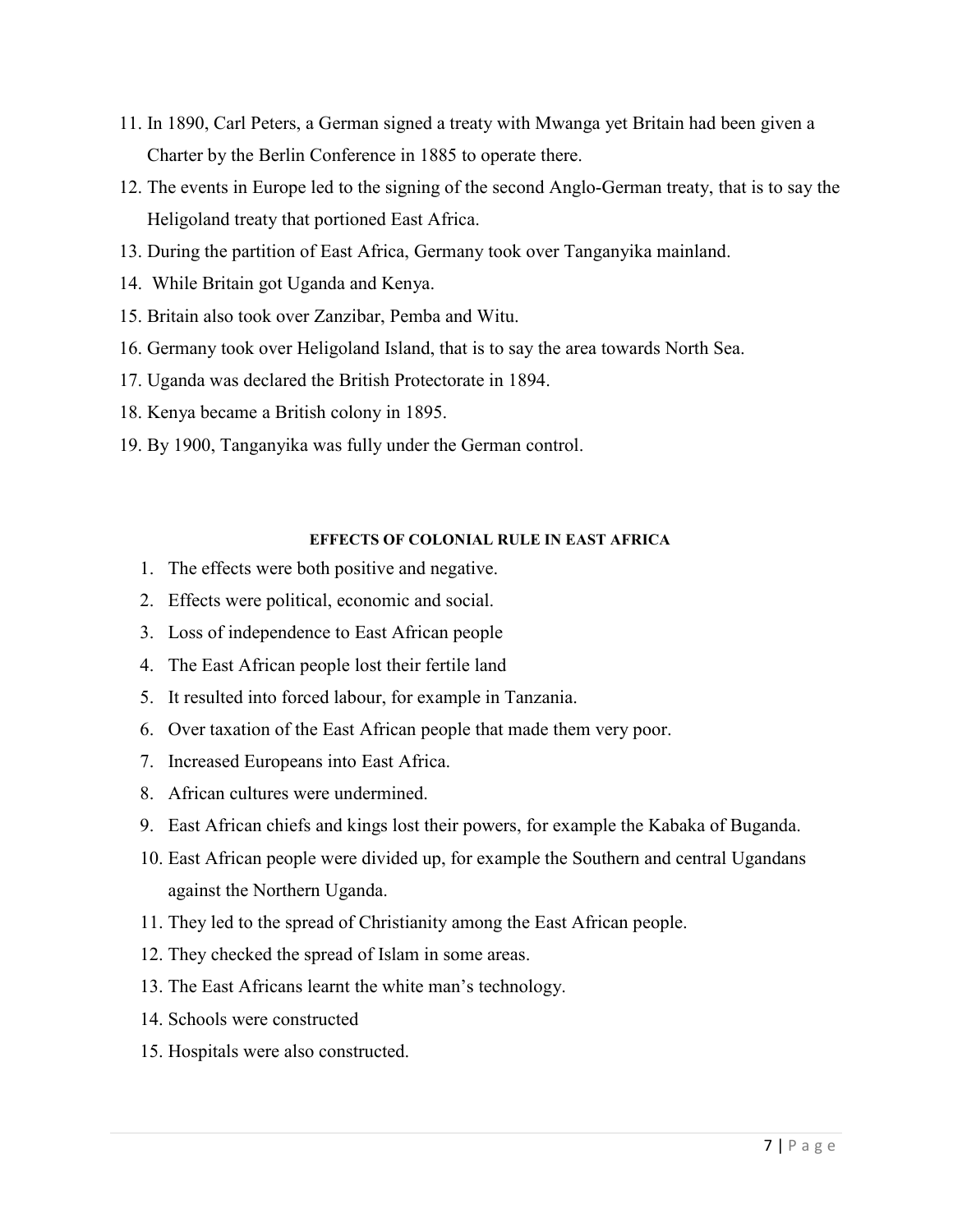- 16. There was also introduction of new crops in East Africa, for example coffee, tea and cotton among others.
- 17. There was improvement in infrastructures, for example railways and roads were constructed.
- 18. East African minerals were fully exploited for the benefit of Europeans.
- 19. There was improvement in agriculture as new farming methods like crop rotation were introduced.
- 20. New boundaries of East Africa were drawn and as a result tribes were detribalized.
- 21. There was emergence of foreign languages, for example English and German.
- 22. The East Africans were divided along religious lines, for example Catholics and protestants
- 23. Colonialism also led to occurrence of many resistances, for example Maji Maji, Hehe, and Abushiri among others where several East Africans were killed.
- 24. It also led to the signing of very many treaties, whose implications and meanings were unclear to the Africans, like the Buganda agreement of 1900.

### **Revision questions**

- i. Why was East Africa partitioned by the European powers in the  $19<sup>th</sup>$  century?
- ii. What problems did Europeans face in the scramble and partition of E. Africa?
- iii. How did European powers acquire colonies in East Africa?
- iv. Describe the process how East Africa was portioned.

### **THE BERLIN CONFERENCE (1884-1885)**

## **REASONS WHY THE BERLIN CONFERENCE WAS CALLED**

- 1. The Berlin conference was a European meeting that took place in the German town of Berlin from the  $15<sup>th</sup>$  November, 1884 to  $30<sup>th</sup>$  January, 1885.
- 2. The meeting was called by the Chancellor of Germany, Otto Von Bismarck to carry out the paper work for the partition of East Africa. The partition of East Africa, therefore, took place in Europe first and on paper.
- 3. The conference was called to settle the issue of free navigation on rivers like the Nile, Congo, and Niger among others.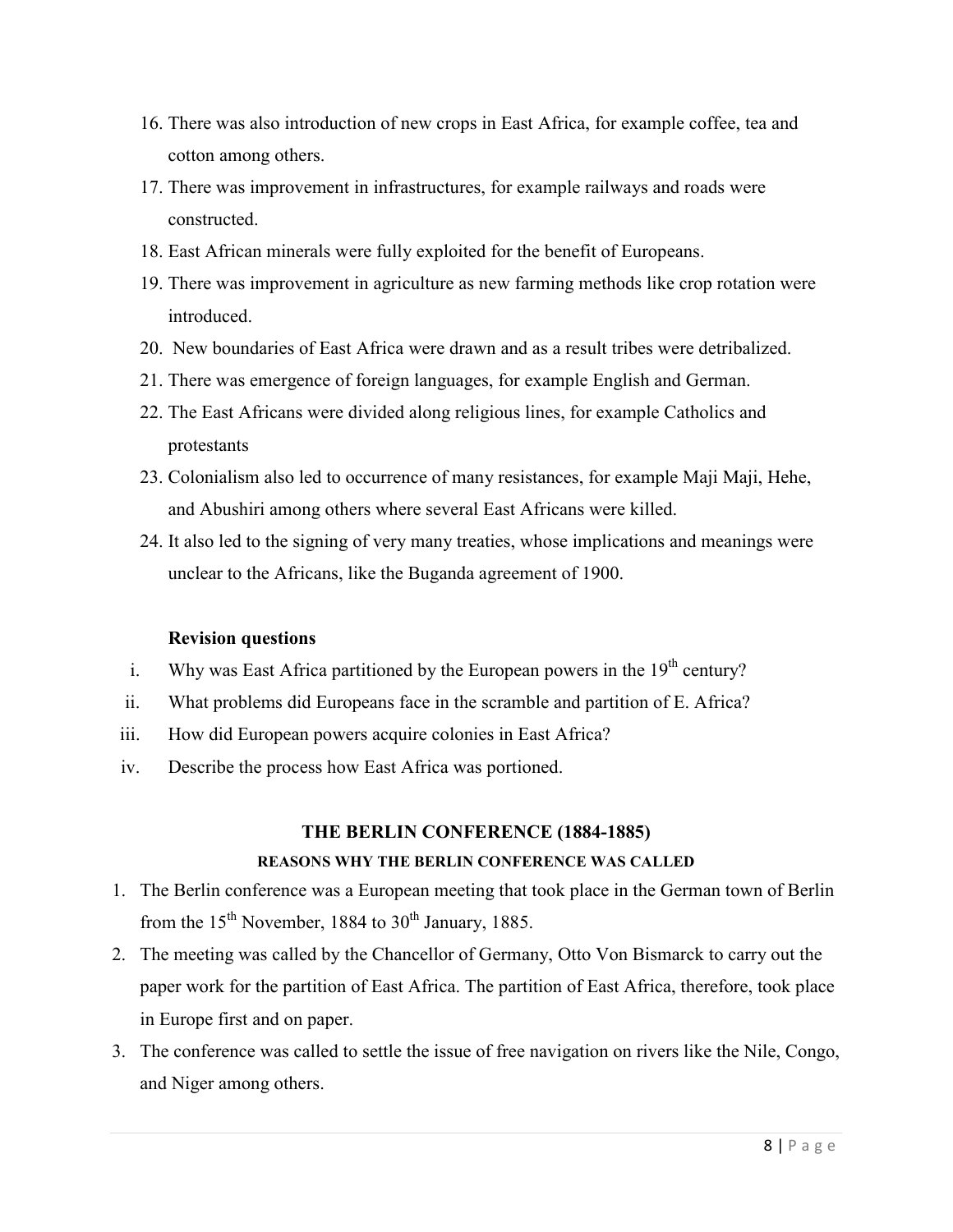- 4. There had been many issues in Africa that could lead to war among European super powers, mostly over the control of colonies.
- 5. The conference, among other reasons, was called by Bismarck to harmonize the scramble and partition of East Africa.
- 6. The conference was called to inform members that in the process of the partition of East Africa, war should be avoided.
- 7. Otto Von Bismarck wanted to make other European powers know that Germany had interest to acquire Tanganyika as her colony.
- 8. In the conference, the bad relations between Britain and Germany, would also be discussed and resolved.
- 9. The issue of Niger River region in West Africa, would also be solved in this meeting.
- 10. Germany wanted to gain prestige as a broker of peace in the whole of Europe.
- 11. Bismarck also wanted international recognition as a peace loving man.
- 12. There was also need to emphasize effective control of colonies, once given to a European power.
- 13. It was also called to persuade European powers to stop slave trade in the colonies occupied.
- 14. After the 1871 Franco-Prussian war, France planned to revenge against Germany. This meeting would iron out this.
- 15. Yet, in this meeting, members would be told about the need to sign treaties, to act as signs that a colony was already under controlled.

### **TERMS OF THE BERLIN CONFERENCE**

- 1. The Berlin conference was a European meeting that took place in the German town of Berlin from the  $15<sup>th</sup>$  November, 1884 to  $30<sup>th</sup>$  January, 1885.
- 2. The meeting was called by the Chancellor of Germany, Otto Von Bismarck to carry out the paper work for the partition of East Africa. The partition of East Africa, therefore, took place in Europe first on paper.

It resolved the following:

- 3. That a paper map of Africa be produced, then actual partition be done.
- 4. It was agreed that if any European developed interest to control a colony, other members should be informed.
- 5. That the European powers were to occupy the territories effectively.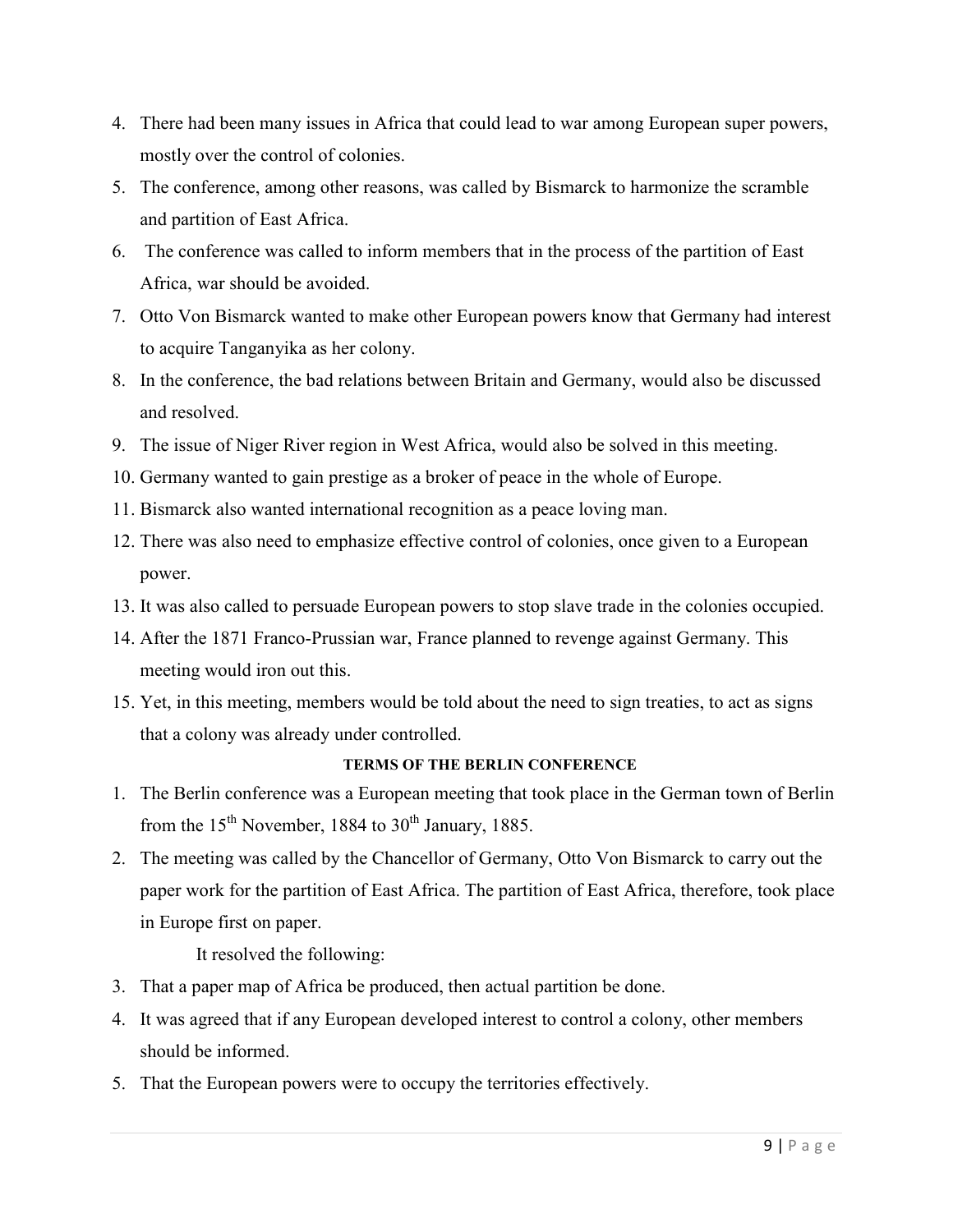- 6. It also resolved that once a colony was already taken over by any European power, no other power from Europe should go in for the same.
- 7. The European powers were to abolish slave trade in East Africa.
- 8. Rivers Congo, Niger, Nile among others were to be free areas for navigation for all the European powers in Africa.
- 9. East African countries were to be divided between Germany and Britain.
- 10. Congo was to go to Belgium under King Leopold II.
- 11. There was to be no war for colonies among the European powers.
- 12. Among the European powers, no country was to support the Africans against another, that is to say there was to be no support on rebellions by the Africans against European powers.

#### **ROLE OF THE BERLIN CONFERENCE IN THE PARTITION OF EAST AFRICA**

The conference played many roles in the colonization:

- 1. It was the Berlin Conference that forced the Europeans to introduce colonial rule in East Africa.
- 2. In its resolutions, it encouraged the colonial masters to abolish slave trade and introduce legitimate trade.
- 3. The European powers were forced to develop trade, agriculture and education in East Africa. This was an evidence of effective control.
- 4. It led to the formation of the chartered companies that administered the territory on behalf of the colonialists.
- 5. If formalized the scramble and partition of East Africa. Later East Africa was partitioned between Germany and Britain.
- 6. It confirmed the interest of the Germans in Tanganyika.
- 7. The Berlin conference forced Germany to introduce direct rule in Tanganyika.
- 8. Britain on the other hand was forced to introduce indirect rule in her colonies of Uganda and Kenya.
- 9. The conference left Congo in the hands of King Leopold II of Belgium.
- 10. The Berlin conference also led to the signing of the peace agreement between the British and Germans, hence passing peaceful resolutions to colonize East Africa.
- 11. East Africa was opened for economic exploitation by the Berlin conference.